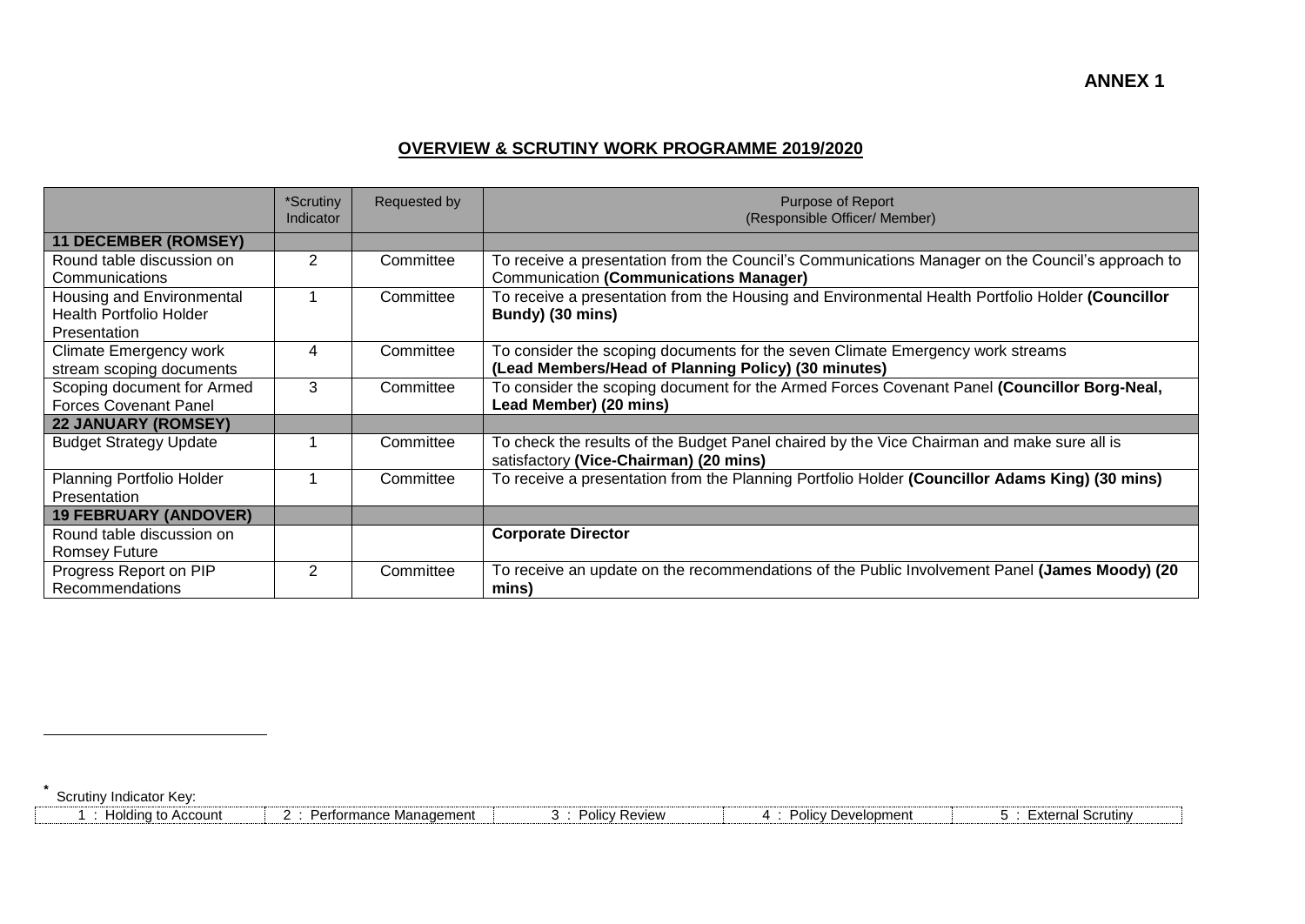|                                 | *Scrutiny<br>Indicator | Requested by | <b>Purpose of Report</b><br>(Responsible Officer/ Member)                                                                   |
|---------------------------------|------------------------|--------------|-----------------------------------------------------------------------------------------------------------------------------|
| <b>18 MARCH (ROMSEY)</b>        |                        |              |                                                                                                                             |
| Presentation on local policing  | 5                      | Committee    | Chief Inspector to attend to discuss progress with local policing in Test Valley.                                           |
| <b>Climate Emergency Action</b> | 4                      | Council      | To consider the action plan from the Climate Emergency Working Group (Councillor Jeffrey) (30                               |
| <b>Plan</b>                     |                        |              | minutes)                                                                                                                    |
| <b>22 APRIL (ANDOVER)</b>       |                        |              |                                                                                                                             |
| <b>OSCOM Chairman's draft</b>   | 2                      | Committee    | To consider the Chairman's draft Annual Briefing prior to being submitted to Council (CIIr Jeffrey) (15                     |
| annual report                   |                        |              | minutes)                                                                                                                    |
| <b>20 MAY (ANDOVER)</b>         |                        |              |                                                                                                                             |
| Round table discussion on       |                        |              | <b>Head of Community and Leisure</b>                                                                                        |
| <b>Youth Services</b>           |                        |              |                                                                                                                             |
| Safeguarding Children &         | 3                      | Committee    | To look at the policy of safeguarding adults and children (Head of Community and Leisure) (20                               |
| <b>Vulnerable Adults</b>        |                        |              | minutes)                                                                                                                    |
| Annual Review of the            | $\mathcal{P}$          | Committee    | To receive an update on the Key Performance Indicators                                                                      |
| Corporate Action Plan           |                        |              | (Policy Manager) (20 minutes)                                                                                               |
| Chairman's Briefing             | 2                      | Committee    | To consider the Chairman's final Annual Briefing prior to being submitted to Council. (CIIr Jeffrey)<br>$(15 \text{ mins})$ |

Scrutiny Indicator Key:

**\***

 $\overline{a}$ 

| <b>Holding to Account</b> | Performance Management | <b>Policy Review</b> | Policy Development | <b>External Scrutiny</b> |
|---------------------------|------------------------|----------------------|--------------------|--------------------------|
|---------------------------|------------------------|----------------------|--------------------|--------------------------|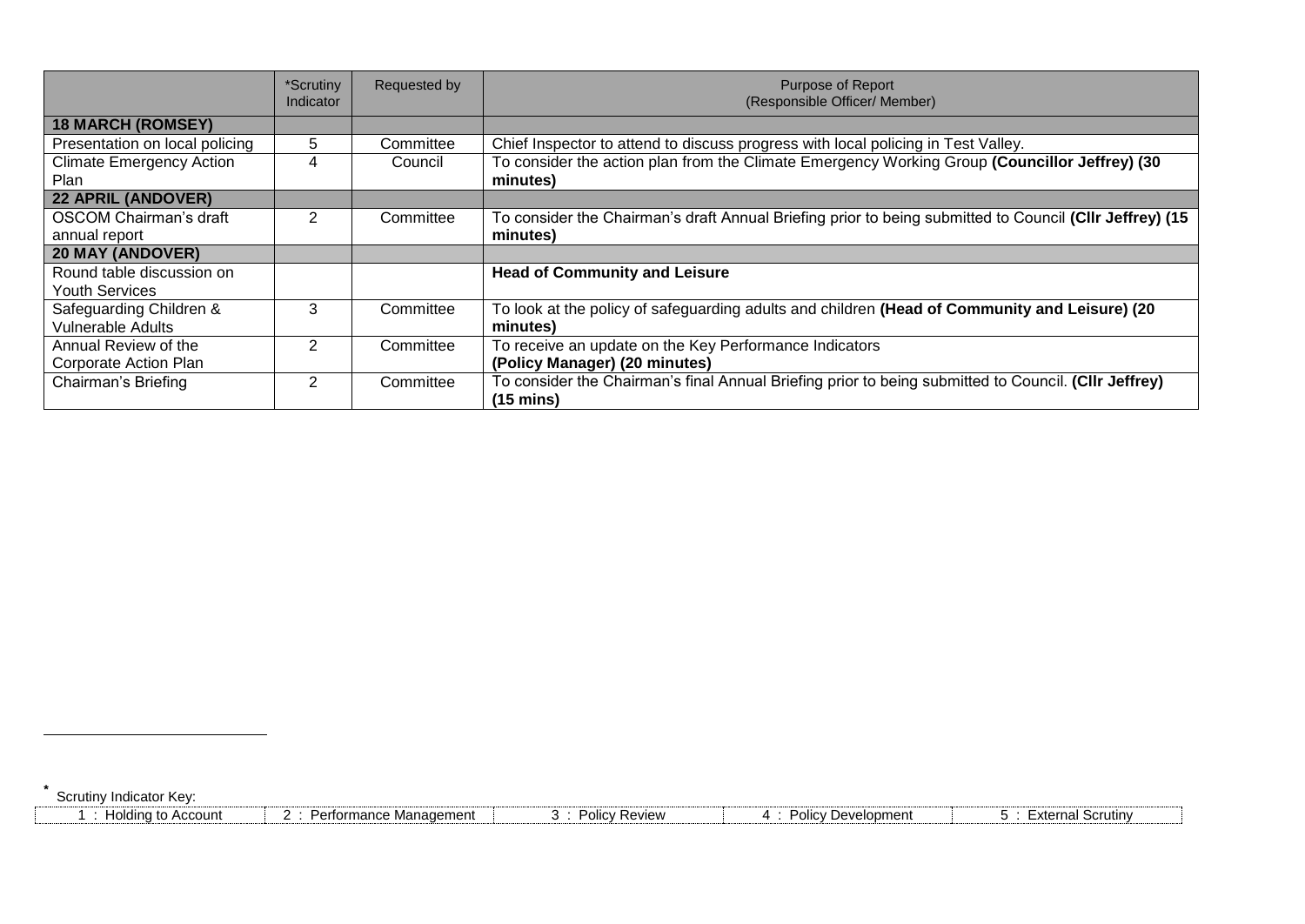| <b>DATE TO BE CONFIRMED</b>                                                 | *Scrutiny<br>Indicator | Requested by  | <b>Purpose of Report</b><br>(Responsible Officer/ Member)                     |
|-----------------------------------------------------------------------------|------------------------|---------------|-------------------------------------------------------------------------------|
| Hampshire Fire and Rescue                                                   | 5                      | Committee     | To update the Committee on how the new structure is working                   |
| Review of the Area Planning<br>Committee pilot                              | $\mathcal{P}$          | Committee     | To update the Committee on how the Area Planning Committees pilot is working. |
| The promotion of healthy life<br>styles linked to sport and<br>recreation   | 4                      | Committee     | <b>Head of Community and Leisure</b>                                          |
| Review of the Council's Key<br>Performance Indicators                       | Cabinet                | $\mathcal{P}$ | <b>Policy Manager</b>                                                         |
| Review of the Economic<br>Development Strategy and Action<br><b>Plan</b>    | Cabinet                | 4             | <b>Economic Development Officer</b>                                           |
| New Neighbourhoods Review                                                   | Cabinet                | 3             | <b>Community Engagement Manager - Community Safety</b>                        |
| Round table discussion on the<br>mapping of youth service type<br>provision | Committee              | 3             | <b>Head of Community and Leisure - May</b>                                    |

## **BRIEFING NOTES**

| 2018         |                                                                                                      |               |
|--------------|------------------------------------------------------------------------------------------------------|---------------|
| <b>March</b> | Affordable Housing Update (Head of Housing and Environmental Health)                                 | 19 March 2018 |
| May          | Safeguarding Children & Vulnerable Adults (Community Engagement Manager)                             | 22 May 2018   |
| June         | Test Valley Partnership Annual Review (Policy Manager)<br><b>Risk Management (Principal Auditor)</b> | 31 July 2018  |

**\*** Scrutiny Indicator Key:

 $\overline{a}$ 

| Holdir<br>Account<br>. | ≞Manaαement<br>mance L | ' Review<br>⊇∩li∩∪<br>יטווט׳ | Development<br>יסווכ∕ | ∪ Scrutin∨<br>vternal |
|------------------------|------------------------|------------------------------|-----------------------|-----------------------|
|                        |                        |                              |                       |                       |